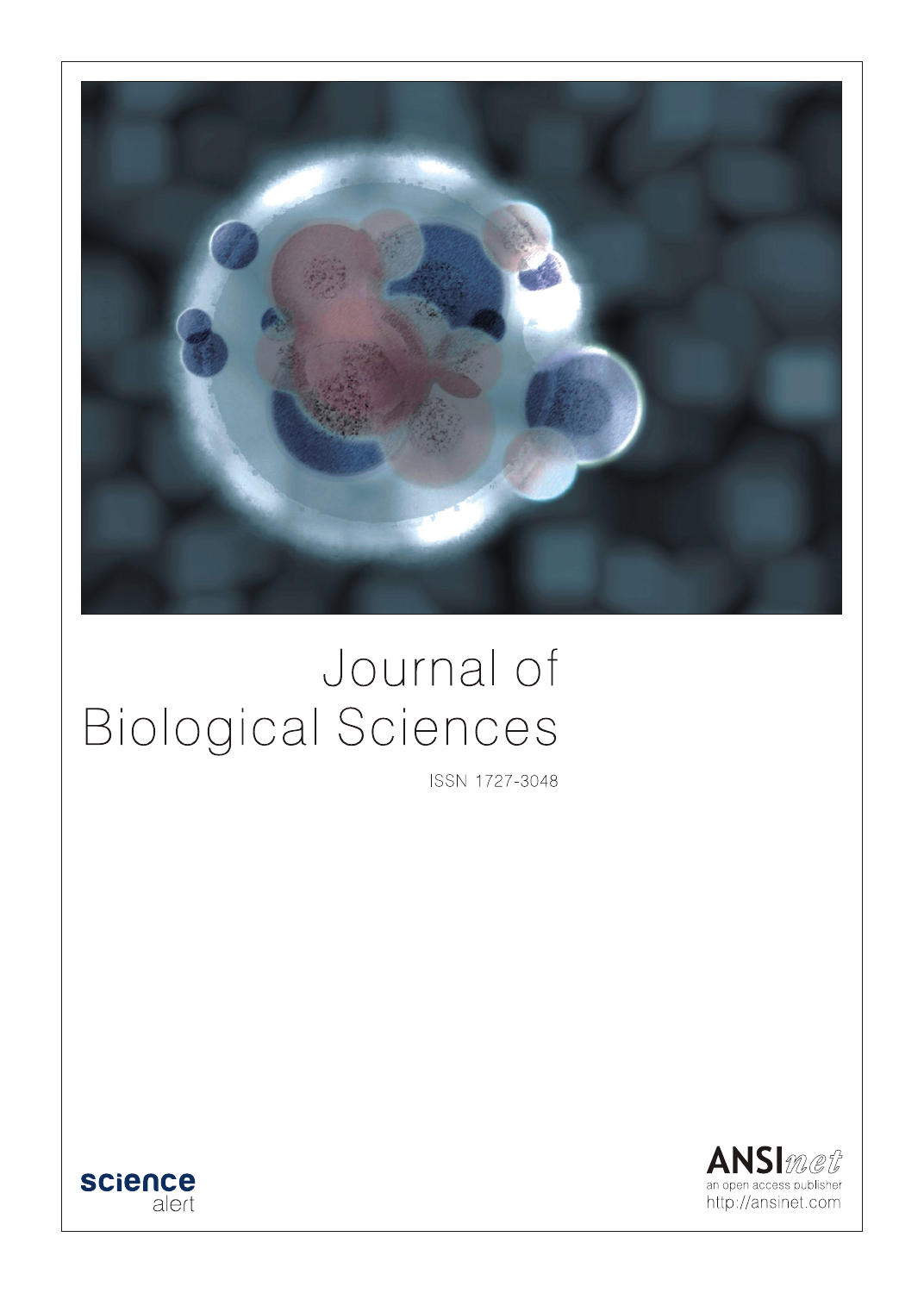#### **OPEN ACCESS Journal of Biological Sciences**

ISSN 1727-3048 DOI: 10.3923/jbs.2020.153.162



## **Research Article Enhancing Nutritional Benefits and Reducing Mycotoxin Contamination of Maize through Nixtamalization**

 $^{\rm 1}$ Naggayi Maureen,  $^{\rm 1}$ Archileo N. Kaaya,  $^{\rm 2}$ Joy Kauffman,  $^{\rm 3}$ Clare Narrod and  $^{\rm 1}$ Abel Atukwase

1 School of Food Technology Nutrition and Bioengineering, Makerere University, P.O. Box 7062, Kampala, Uganda 2 FARM STEW International, P.O. Box 291 Princeton IL 61356, USA

3 Joint Institute for Food Safety and Applied Nutrition, University of Maryland, 5145 Campus Drive, Patapsco Building Suite 2134 College Park, MD 20740, USA

### Abstract

Background and Objective: Maize is majorly consumed in Uganda but has the low nutrient quality and high mycotoxin contamination. This study established the effect of nixtamalization on mycotoxin content, nutritional composition, physicochemical and sensory properties of Ugandan maize. Materials and Methods: The samples were nixtamalized before milling by soaking maize grains in a solution of; (a) 1% slaked lime ((Ca(OH)<sub>2</sub>) and (b) 1% traditional liquid ash. The maize grains from each solution were washed in clean water and dried at 60°C to constant weight and milled into flour. The milled samples were analyzed for aflatoxins, fumonisins, nutrient content and digestibility. The pasting properties and sensory acceptability of the nixtamalized maize flour products (posho and porridge) were also studied. Results: Nixtamalization significantly ( $p<0.05$ ) reduced aflatoxin (up to 90%) and fumonisins (up to 80%) but increased the ash and niacin content. However, the process slightly reduced fat, sugars, protein and dietary fiber. The flour prepared from lime-nixtamalized maize had the lowest peak viscosity (711cP), followed by ash-nixtamalized flour (1377cP), while the flour from non-nixtamalized maize had the highest peak viscosity of 1465cP. Overall, there was no significant difference among the sensory properties for porridge and posho prepared from nixtamal and non-nixtamal maize flour. **Conclusion:** The study findings suggest that nixtamalization is a promising and affordable processing technology for reducing mycotoxin levels in maize and enhances the nutrient profile of the maize products without compromising consumer acceptability in Uganda.

Key words: Nixtamalization, mycotoxins, nutrient profile, sensory acceptability, affordability

Citation: Maureen, N., A.N. Kaaya, J. Kauffman, C. Narrod and A. Atukwase, 2020. Enhancing nutritional benefits and reducing mycotoxin contamination of maize through nixtamalization. J. Biol. Sci., 20: 153-162.

Corresponding Author: Archileo N. Kaaya, School of Food Technology Nutrition and Bioengineering, Makerere University, P.O. Box 7062, Kampala, Uganda

Copyright: © 2020 Naggayi Maureen et al. This is an open access article distributed under the terms of the creative commons attribution License, which permits unrestricted use, distribution and reproduction in any medium, provided the original author and source are credited.

Competing Interest: The authors have declared that no competing interest exists.

Data Availability: All relevant data are within the paper and its supporting information files.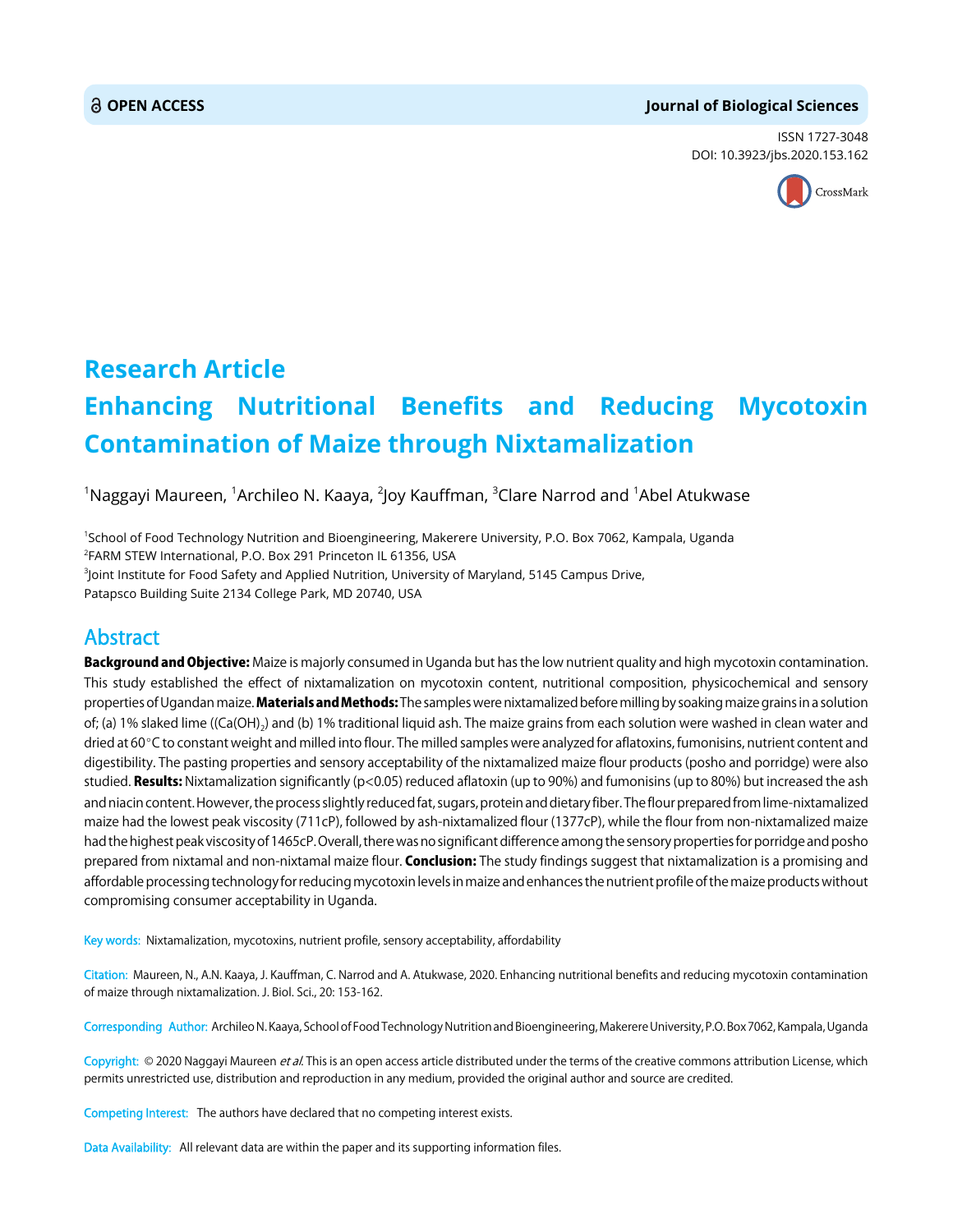#### INTRODUCTION

Maize (Zea mays L.) is an important staple food crop in Uganda and has emerged as a cash crop for smallholder farmers. Maize has, therefore, been prioritized by the Government of Uganda for continuous improvement through the national agricultural research system, resulting in the release of several improved varieties according to Ajambo et al.<sup>1</sup>. The production system is dominated by peasant farmers, with 75% of the country's output grown on plots of land that are between 0.2-0.5 hectares as reported by Daly<sup>2</sup>. Overall, Uganda is Africa's third-largest exporter of maize and second-leading exporter of maize flour<sup>2</sup>. To underline the importance of this crop, the Government of Uganda has prioritized maize as one of the 10 agricultural crops within the Rural Development and National Zoning Strategy as reported by MAAIF and ACF<sup>3,4</sup>. This position maize to play an increasingly significant role in the poverty alleviation agenda of the country $1,3,5$ . However, the production and utilization of maize have several constraints including among others, contamination with mycotoxins especially aflatoxins<sup>6,7,8</sup> and fumonisins<sup>9,10</sup> and nutritional limitations, especially the quantity and quality of essential amino acids and niacin as mentioned by Carmen<sup>11</sup>. Unless it is prepared by specific techniques, Carmen<sup>11</sup> believes that the nutritional value of maize is marginal and any human population that depends on it as a major staple would suffer some degree of malnutrition and pellagra.

In Uganda, several strategies have been put in place to prevent mycotoxin contamination in maize during production, postharvest handling and storage<sup>7,9</sup>. However, according to Kaaya et al.<sup>12</sup> these strategies have not been successful in reducing the mycotoxin contamination to acceptable levels. There is thus a need to identify appropriate and affordable technologies that can decontaminate maize from mycotoxins12,7. One of the technologies used to decontaminate maize from mycotoxins but also improve nutritional value is nixtamalization $13,14,15$ . Nixtamalization treatment of maize using slated lime facilitates pericarp removal, reduces mycotoxin levels, enhances water uptake, increases gelatinization of starch granules, and improves nutritional value through increased availability of niacin<sup>16,17,18</sup>. This research, therefore, aimed at establishing an appropriate nixtamalization method for maize. The objective of the study was to establish the effect of nixtamalization on mycotoxin (aflatoxin and fumonisin) content, nutritional composition, and physicochemical and sensory properties of Ugandan maize.

#### MATERIALS AND METHODS

**Sampling maize:** Maize samples were purchased during December 2018-March 2019, from farmers in each of the four major maize growing districts of Uganda (Mubende, Kiryandongo, Gulu, Iganga) located in four agro-ecological zones where aflatoxin and fumonisin contamination of maize has been previously reported<sup>7,9</sup> and from two maize collection centers (Nateete and Kisenyi) in Kampala Capital City Authority where the quality of maize was visually bad. The samples were stored at -18 $^{\circ}$ C until further analyses.

Maize nixtamalization: The nixtamalization process involved (a) soaking maize grains in 1% slaked lime  $(Ca(OH)_2)$  solution; (b) soaking maize grains in a 1 % traditional liquid ash solution (Fig. 1) as per the relevant literature<sup>19,20,21</sup>. The maize grains were washed in each solution three times and dried at  $60^{\circ}$ C, for 16 hrs to constant weight and ground into flour. Part of the flour was analyzed for aflatoxin and fumonisin content and the other was saved for nutrient and physico-chemical analyses as well as preparation of porridge and posho (paste) for sensory evaluation.

Determination of aflatoxin and fumonisin content: Total aflatoxin (parts per billion) and fumonisin content (parts per million) of nixtamal and non-nixtamal (control) maize were determined and quantified using the VICAM<sup>22</sup> Fluorometer method following the manufacturer's method (VICAM L. P, USA).

Proximate analysis: The flours from nixtamal and nonnixtamal maize were analyzed for crude fiber, ash, crude fat, and crude protein content and digestibility using the standardized methods recommended by AOAC<sup>22</sup>.

The total crude fiber was calculated as the sum of the insoluble and soluble dietary fiber determined in the samples. Ash content was calculated in percentage dry basis using the original sample weight and dry matter coefficient. Crude fat was determined on a dry basis as grams (g) of fat in the flour sample while crude protein was determined from the obtained supernatant after cooling.

Determination of protein digestibility: Protein digestibility (%) in nixtamal and non-nixtamal maize flour was determined using the porcine pepsin method as adapted by Gomez *et al.*<sup>23</sup>. The protein content of the sample was determined with a Nitrogen (N)-analyzer (Elementar Americas; Inc., Mt. Laurel, NJ) before and after digestion.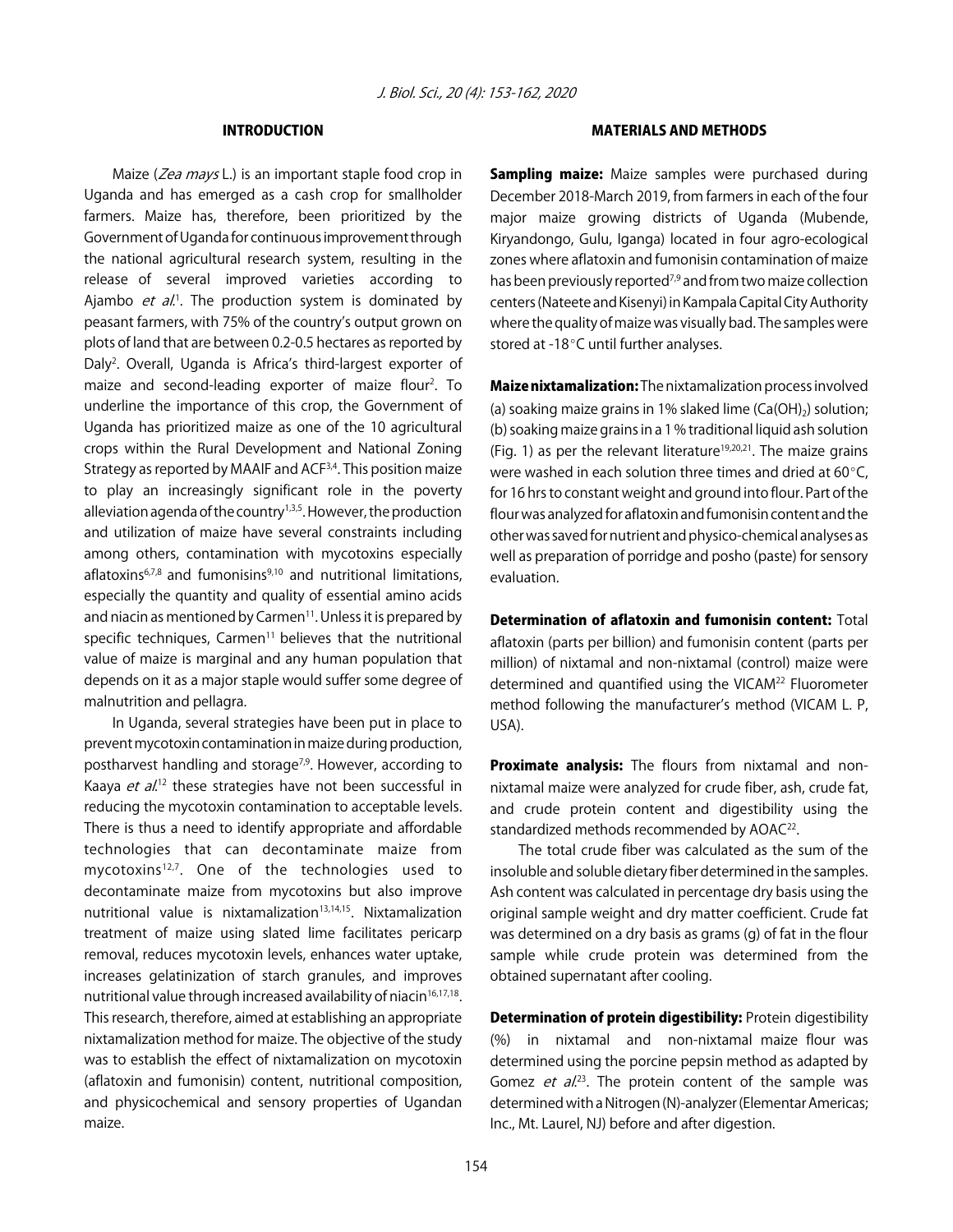



Fig. 1: Summary of the processes followed during nixtamalization

**Determination of starch content:** Starch content was determined according to the method described by Nielsen<sup>24</sup> by reference to a standard curve.

**Determination of Niacin: Niacin was extracted from the flour** by alkaline treatment and quantified using High-Performance Liquid Chromatography (HPLC) with fluorimetric detection after post-column derivatization with UV irradiation according to Lawrence<sup>25</sup>.

Determination of pasting properties: Starch pasting properties were determined using a Rapid Visco Analyser (RVA-4500, Perten Instruments, Australia) equipped with thermocline for Windows Software, using Standard profile 1 as described by Fresnellia *et al*.<sup>26</sup>. Peak viscosity (PV), trough/hold viscosity (HV), breakdown (BD), final viscosity (FV), setback (SB), pasting temperature (PT) and peak time were recorded from the RVA curve.

Sensory evaluation of porridge and Posho: Sensory evaluation was conducted on the porridge and posho prepared from both the nixtamal and non-nixtamal maize flour. Porridge was prepared according to the village household technology by adding separately 100 g of flour in

200 mL of cold water. The resulting paste was added to 500 mL of boiling water and cooked for 15 min with constant stirring. The prepared porridge was kept in coded thermos vacuum flasks to keep it hot till sensory evaluation tests by panelists. Posho (maize paste) was also prepared according to village household technology by adding water to a heavybottomed saucepan and brought to a boil. Approximately 500 g of flour (from either nixtamal or control maize) was added to boiling water little at a time. A flat wooden spoon was used to stir the mixture to form a porridge-like consistency. More maize flour was added a little at a time while pressing to the sides of the saucepan to remove any lumps. The procedure continued for 10 min to allow the paste to become more firm, thus forming the Posho. The Posho was then transferred to a flat plate and cut into small pieces and allowed to cool before presenting it to the panelists to undertake the sensory evaluation.

Sensory evaluation of the porridge and Posho was evaluated by a panel of 32 consumers who regularly consume these products following a method described by Mbela *et al*.<sup>27</sup>. The sensory attributes that were evaluated included; color, taste, aroma and overall acceptability. These attributes were selected because they are prone to the changes associated with chemical reactions that take place in the product during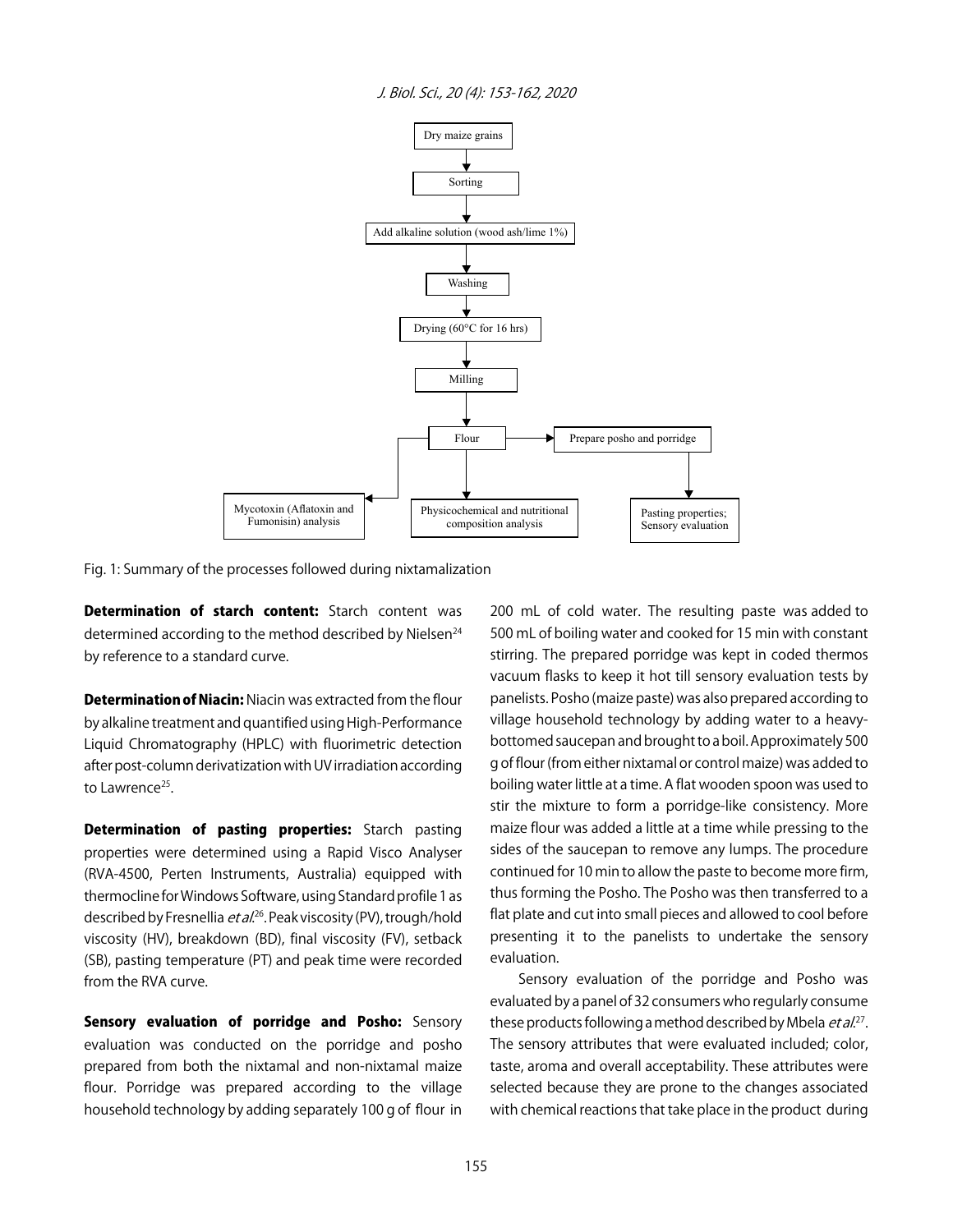storage. The panelists rated the sensory attributes of the porridges and Posho on a nine-point hedonic scale described by Wichchukita and O'Mahony<sup>28</sup> where  $9 =$  like extremely and  $1 =$  dislike extremely.

#### RESULTS AND DISCUSSION

Effect of nixtamalization on aflatoxin contamination of maize: Results in Fig. 2 show that the nixtamalization process using both slaked lime and traditional wood ash significantly (p<0.05) reduced the amount of aflatoxin content in all the maize samples. In maize samples from some districts, the reduction in aflatoxin was up to more than 90%. According to another study<sup>29</sup> traditional nixtamalization process for maize reduced aflatoxin levels by 90% while ecological nixtamalization process reduced the toxins by 92%. Research to understand the role of slaked lime, Ca(OH)<sub>2</sub> indicated that, in addition to aiding pericarp removal, lime incorporation is responsible for the cross-linking of starch molecules via formation of a calcium bridge with negatively charged amylose molecules<sup>18,30,31</sup>. The high pH of the alkaline processing that promotes ionization of starch hydroxyl groups is also responsible for hydrolysis of the parent aflatoxin B1 (FB1) to hydrolyzed aflatoxin B1 (HFB1) $16$ .

In order to compare the effect of the two nixtamalization methods on aflatoxin decontamination of maize, the aflatoxin results of the maize samples from different districts were combined (Table 1). Nixtamalization significantly reduced aflatoxin levels up to about 46%; however, there was no significant difference (p>0.05) between aflatoxin content of the maize treated with lime and that treated with ash (Table 1).

Effect of nixtamalization on fumonisin content in maize: Results in Table 2 indicate that nixtamalization significantly reduced total fumonisin contamination in maize. The results in Table 2 indicate that fumonisin levels decreased by more than 45 and 80% due to treatment with lime and ash respectively. Fumonisins are very water-soluble mycotoxins, which can thus leach into the liquid fraction during cooking and steeping procedures<sup>13,20</sup>. Furthermore, an alkaline treatment can result in hydrolysis of the O-acyl bonds of fumonisins, leading to the formation of hydrolyzed fumonisins<sup>20</sup>. Sara and Carsten<sup>20</sup> established that upon steeping of maize kernels and maize meal in 0.1 M Ca(OH)<sub>2</sub> (at room temperature, under continuous stirring), a reduction in FB1 concentrations and an accumulation of fully hydrolyzed FB1 (HFB1; also referred to as aminopentol) occurred. Palencia *et al.*<sup>13</sup> reported that cooking corn with lime and

allowing it to steep overnight, reduced fumonisin content by 18.5% while Sara and Carsten<sup>20</sup> established that nixtamalization of maize by Mayan communities in South America reduced fumonisin levels by 78-89%. Atukwase *et al.*<sup>9,10</sup>, reported that fumonisin levels of maize from three agro ecological zones in Uganda ranged from 0.27-10 ppm with a mean of 4.93 ppm, while current study results of the control samples (non-nixtamal maize) indicate

|  | Table 1: Effect of different nixtamalization methods on aflatoxin content of maize |  |  |   |  |  |  |
|--|------------------------------------------------------------------------------------|--|--|---|--|--|--|
|  |                                                                                    |  |  | . |  |  |  |

| Treatment            | Mean aflatoxin levels (ppb)                                                                  |
|----------------------|----------------------------------------------------------------------------------------------|
| Control              | $11.588 \pm 1.222$ <sup>b</sup>                                                              |
| Lime $(1%)$          | $6.996 \pm 0.662$ <sup>a</sup>                                                               |
| Ash (%)              | $6.266 \pm 0.058$ <sup>a</sup>                                                               |
| $\sim$ $\sim$ $\sim$ | $\sim$ $\sim$ $\sim$ $\sim$ $\sim$ $\sim$<br>$\sim$ $\sim$ $\sim$<br>$\sim$<br>$\sim$ $\sim$ |

Means with different superscripts in a column are significantly different (p<0.05)

Mean aflatoxin content before nixtamalization

Mean aflatoxin content after treatment with 1% slaked lime

 $\blacksquare$ Mean aflatoxin content after treatment with 1% wood ash



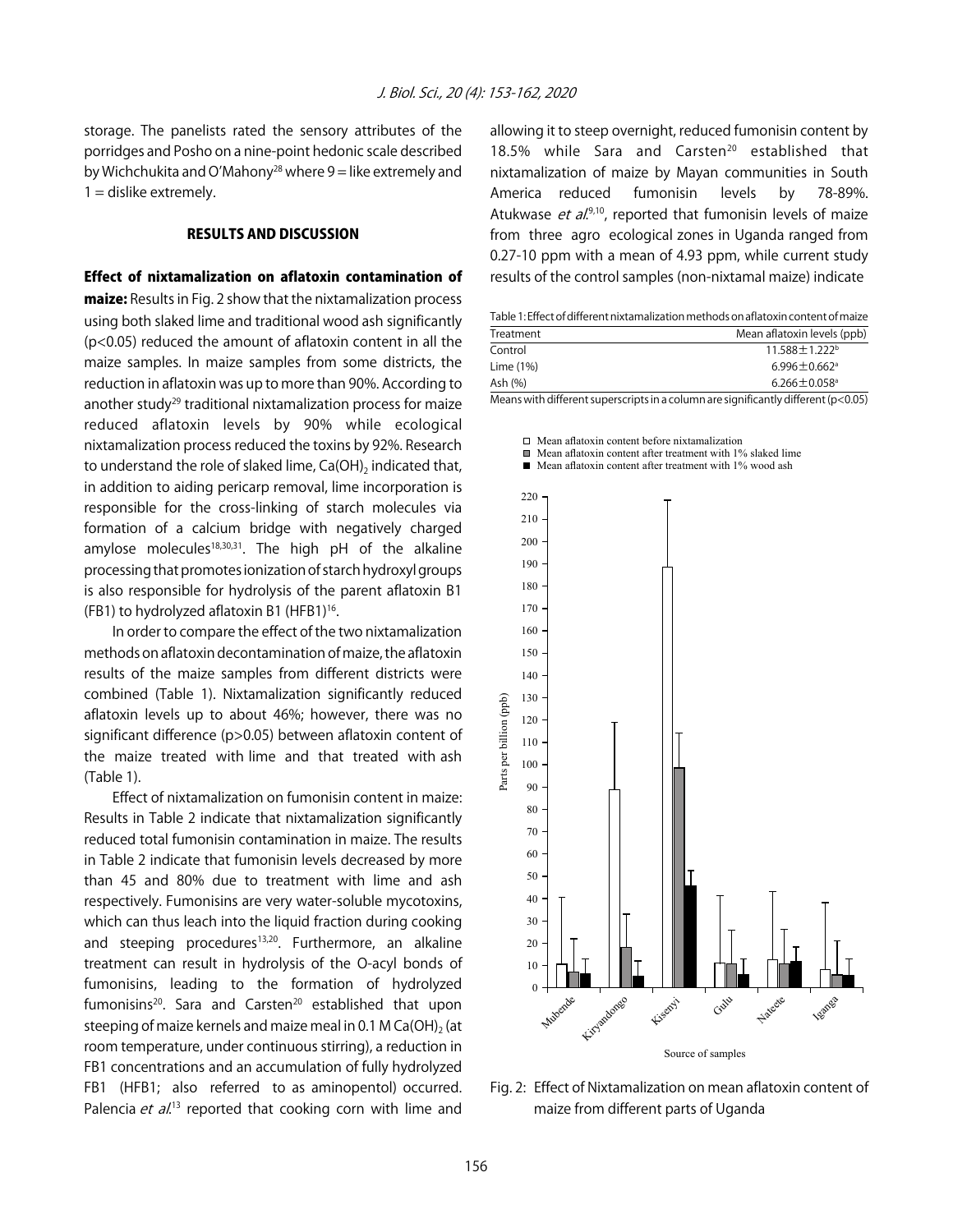that mean fumonisin contamination of maize was 5.75 ppm implying that these mycotoxins are still a problem in Uganda thus requiring effective control and management.

#### Effect of nixtamalization on crude fat, sugars and crude

fibre: The results of the effect of nixtamalization on crude fat, sugars and crude fibre are presented in Fig 3. In the current study, results show that there was a decrease in dietary fibre (12.82-10.042%). However, the decrease was greater in maize nixtamalized with wood ash as compared to that nixtamalized with lime. The nixtamalization process helps to eliminate the pericarp, therefore, insoluble dietary fibre decreases from raw to nixtamalized maize<sup>16,11</sup>. However, the relatively high levels of dietary fibre that remains in the maize are of nutritional significance<sup>11</sup>. Nixtamalization process involving both slaked lime and wood ash solutions significantly (p<0.05) reduced crude fat, total sugars and crude fibre amounts in maize. Bressani<sup>18</sup> studied chemical changes during rural tortilla production in Guatemala using nixtamalization and reported that dietary fibre of nixtamal dough (9.3-9.6%) was lower than that of raw maize (12.2-12.8%).

In the current study, nixtamalization also significantly reduced the amount of total sugar content in maize from 28.8-22.2% which possibly was due to retrodagation and high pH of 7.1 and 7.2<sup>32</sup>. According to Mora-Rochin *et al*.<sup>31</sup> to maize products with a low caloric content and a high resistant starch value help to maintain a healthy intestine. Furthermore, the decrease in crude fat content (3.5%) was more significant in maize nixtamalized with wood ash as compared to limenixtamalized maize whose reduction was 4% (Fig. 3). The crude fat content of maize decreases as the kernel is nixtamalized; this results from the loss of the seed-coat, the tip cap, the aleuronic layer and possibly part of the germ<sup>32,33</sup>.

Effect of nixtamalization on ash content: Nixtamalization slightly increased the ash content although the differences were not statistically significant (Table 3). An increase in ash content of nixtamal maize has been reported by several other researchers<sup>11,16,17,33</sup> due to the ash and lime used in the process. An increase in wood ash would imply enhancement of certain important minerals which could be lacking or inadequate in maize thus making it very important in addressing challenges of micronutrient malnutrition in Uganda. According Ohno<sup>34</sup> wood ash contains micro-nutrients such as; iron (Fe), copper (Cu), zinc (Zn). Calcium (Ca), magnesium (Mg), potassium (K), and phosphorus (P). Thus the use of calcium hydroxide improves the calcium-to-phosphorus ratio in nixtamal, which possibly favours the utilization of the calcium ion by the animals and human beings as believed by sefa-dedeh *et al*.<sup>21</sup>.

Effect of nixtamalization on protein content and digestibility: There was a slight reduction in protein content of nixtamalized maize (Fig. 4). Similar results were obtained by Sefa-dedeh *et al*.<sup>21</sup> and Bressani<sup>18</sup> who reported that for the uncooked maize samples (steeped without cooking), the

Table 2: Effect of nixtamalization on fumonisin content of maize

| Mean fumonisin levels (ppm)   |
|-------------------------------|
| $5.75 \pm 0.012$ <sup>a</sup> |
| $3.15 \pm 0.014$ <sup>b</sup> |
| $1.12 \pm 0.011$ <sup>c</sup> |
|                               |

Means with different superscripts in a column are significantly different (p<0.05)

Table 3: Effect of nixtamalization on ash content of maize

| Treatment | Ash (%)                      |
|-----------|------------------------------|
| Control   | $1.35 \pm 0.02$ <sup>a</sup> |
| Lime      | $1.47 \pm 0.03$ <sup>a</sup> |
| Ash       | $1.42 \pm 0.05^{\circ}$      |
|           |                              |





Fig. 3: Effect of nixtamalization on crude fat, starch and dietary fiber content of maize



Fig. 4: Effect of nixtamalization on the protein content of maize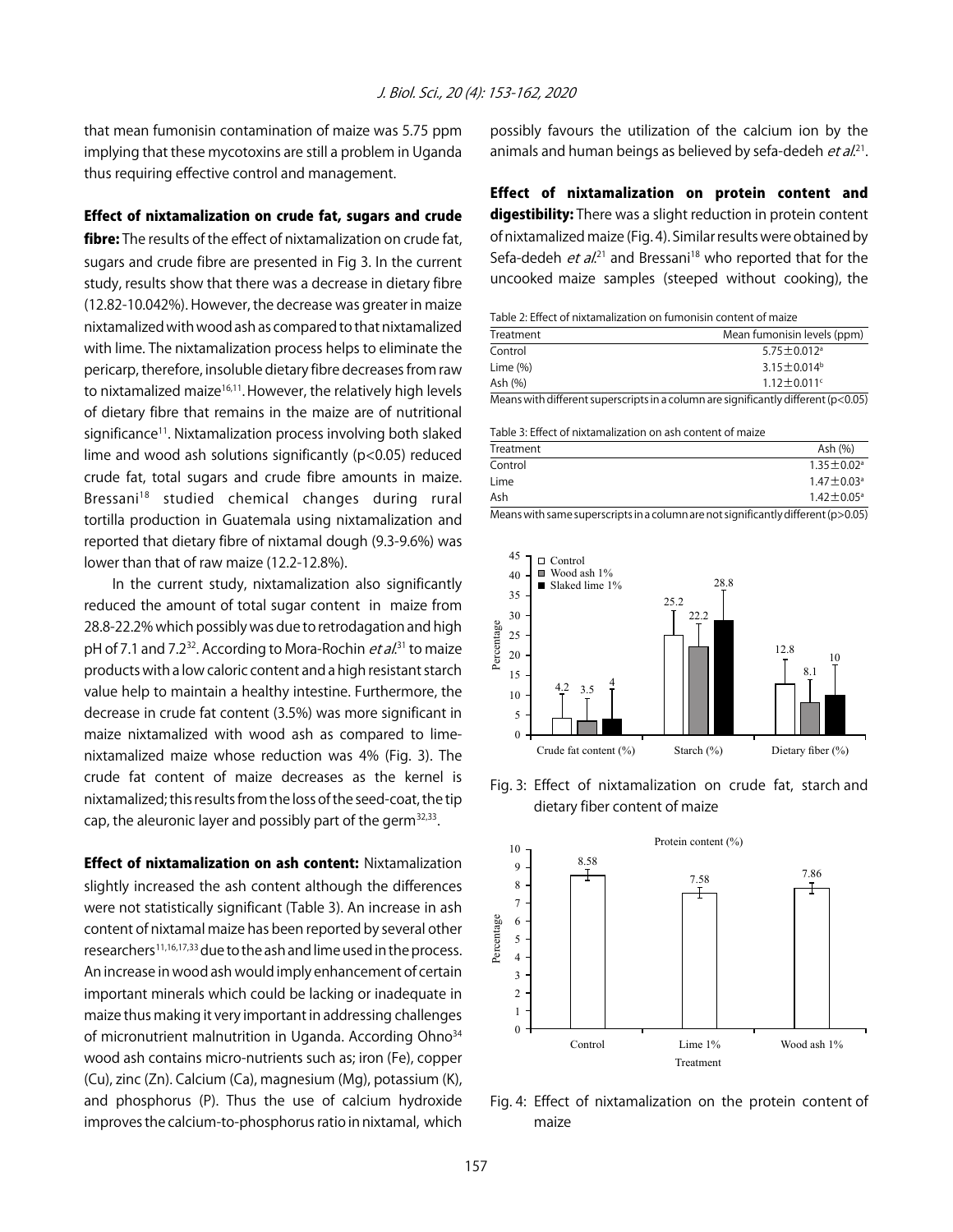protein content generally decreased with increasing lime concentration although the decrease was not significant (p>0.05). Soaking maize in an alkaline causes changes in proteins through processes such as cross-linking, hydrophobic interaction, racemization, degradation, denaturation or the formation of lysinoalanine; these processes may as well affect protein content<sup>16,35,36</sup>. In addition, some researchers have reported that even though chemical losses in some nutrients take place upon lime cooking of maize, the protein quality is better in tortillas than in raw maize<sup>16,35,36</sup>.

Results of the protein digestibility of maize are presented in Fig. 5. Nixtamalization caused a decrease in the protein digestibility of maize from 66-44.44%. According to Gutiérrez-Dorado<sup>37</sup> nixtamalization process decreased in vitro protein digestibility from 79.05-75.42%, a reduction less than what was established in the current study. Soaking maize in an alkaline solution causes changes in proteins through processes such as cross-linking, hydrophobic interaction, racemization, degradation, denaturation or the formation of lysinoalanine, and, these processes lead to decrease in protein digestibility<sup>16,36,37</sup>. This suggests that a decrease in protein digestibility occurs when the raw maize grain is nixtamalized<sup>16,31</sup>. According to Carlos *et al*.<sup>38</sup>, changes in protein structure through the formation of secondary crosslinks or iso-peptide bonds may reduce digestibility by blocking the active sites of enzyme attack or by inducing the formation of compounds that inhibit digestive enzymes (inhibition of amino peptidase by an advanced Maillard derivative of lysine). Although protein digestibility reduced, nixtamalization has been reported to improve availability of particular essential amino acids in cooked tortillas thus improving overall protein quality<sup>38</sup>. Therefore, subsequent studies could establish the effect of nixtamalization on essential amino acids in maize products (porridge and posho) rather than on protein digestibility.

Effect of nixtamalization on niacin content: The nixtamalization process caused a significant increase in the niacin content available in maize as presented in Fig. 6. Maize nixtamalized with ash had the highest level of niacin (93  $\mu$  kg<sup>-1</sup>) followed by lime with 89  $\mu$  kg<sup>-1</sup> while the control had the least content of 66  $\mu$  kg $^{-1}$ . This is a highly significant increase with the ash treated maize having a 41% increase, and the lime treated maize having a 34.8% increase in niacin over the control samples. The increase in the niacin content of nixtamal maize has been reported by other researchers $16,11$ . According to Bressani<sup>18</sup>, Lime treatment results in a release of the bound niacin. After lime-cooking, the endosperm contributed around 68% of the total niacin, and the germ around 5.5%. Of the total, 26% was found in the cooking water. They also found that the percentage of niacin extracted in water from the raw grain was 68.5% of the total; and from lime-cooked maize 76%. Since maize consumption in Uganda and all of Sub-Saharan Africa is quite high and is  $increasing<sup>2,39,40</sup>$ , findings indicate that nixtamalization has the potential to decrease pellagra, an endemic disease caused by a lack of the vitamin niacin (vitamin  $B_3$ ) in the body<sup>11</sup>.

Effect of nixtamalization on the sensory properties of porridge and posho: Results of the sensory evaluation of Posho and porridge prepared from nixtamal and non-nixtamal maize are presented in Table 4 and 5 respectively. There was no significant difference (p>0.05) between porridge made from maize nixtamalized with ash, lime and the control in terms of general appearance, colour, aroma, thickness, taste, mouth feel and overall acceptability (Table 4). As observed for porridge, all sensory attributes tested by panelists did not



Fig. 5: Effect of nixtamalization on the protein digestibility of maize



Fig. 6: Effect of nixtamalization on niacin content of maize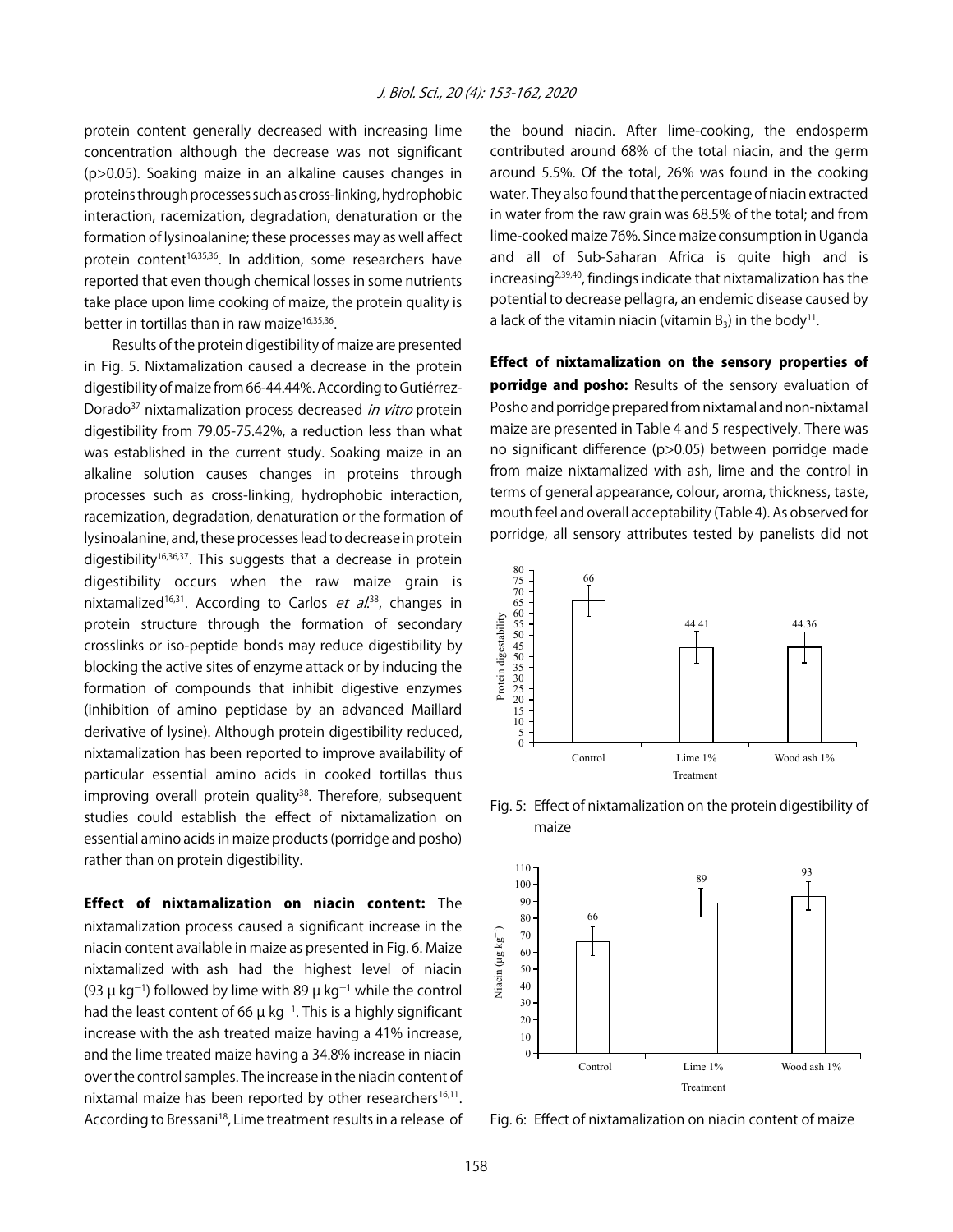

Fig. 7: Viscosity plots for lime, ash and control treatments

| Table 4: Effect of nixtamalization on the sensory properties of Posho |  |
|-----------------------------------------------------------------------|--|
|                                                                       |  |

|                       | Treatment                   |                             |                             |  |  |
|-----------------------|-----------------------------|-----------------------------|-----------------------------|--|--|
| Attribute             | l ime                       | Ash                         | Control                     |  |  |
| General appearance    | $6.1 \pm 1.80^a$            | $6.3 \pm 1.90^{\circ}$      | $6.1 \pm 2.00^{\circ}$      |  |  |
| Colour                | $6.0 \pm 1.72$ <sup>a</sup> | $6.1 \pm 2.10^a$            | $5.6 \pm 2.03$ <sup>a</sup> |  |  |
| Aroma/Flavour         | $5.8 \pm 1.68$ <sup>a</sup> | $6.2 \pm 1.63$ <sup>a</sup> | $5.5 \pm 1.59$ <sup>a</sup> |  |  |
| Texture               | $5.9 \pm 1.54$ <sup>a</sup> | $6.0 \pm 1.69$ <sup>a</sup> | $5.9 \pm 1.76$ <sup>a</sup> |  |  |
| Taste                 | $5.1 + 1.98$ <sup>a</sup>   | $5.8 + 1.91a$               | $5.1 \pm 1.89$ <sup>a</sup> |  |  |
| Mouth feel            | $5.1 \pm 1.86^a$            | $5.8 \pm 1.81$ <sup>a</sup> | $5.3 \pm 2.07$ <sup>a</sup> |  |  |
| After taste           | $5.2 \pm 1.89$ <sup>a</sup> | $5.4 \pm 2.05^{\circ}$      | $5.4 \pm 1.90^{\circ}$      |  |  |
| General acceptability | $5.6 \pm 1.86^a$            | $6.2 \pm 1.74$ <sup>a</sup> | $5.6 \pm 1.62$ <sup>a</sup> |  |  |

Data are Means  $\pm$  standard deviation (n = 32), Mean values in the same row with same superscript letters are not significantly different (p>0.05), Anchors for the hedonic scale used were: 9: Like extremely, 8 : Like very much, 7: Like moderately, 6: Like slightly, 5: Neither like nor dislike, 4: Dislike slightly, 3: Dislike moderately, 2: Dislike very much, 1: Dislike extremely

Table 5: Effect of nixtamalization on the sensory properties of maize porridge

|                       | Treatment                    |                             |                             |  |  |  |
|-----------------------|------------------------------|-----------------------------|-----------------------------|--|--|--|
| Attribute             | Lime                         | Ash                         | Control                     |  |  |  |
| General appearance    | $6.7 \pm 1.73$ <sup>a</sup>  | $6.8 \pm 1.36^a$            | $7.4 \pm 1.34^a$            |  |  |  |
| Colour                | $6.8 \pm 1.31$ <sup>a</sup>  | $6.6 \pm 1.61$ <sup>a</sup> | $7.2 \pm 1.50^a$            |  |  |  |
| Aroma/Flavour         | $6.8 \pm 1.72$ <sup>a</sup>  | $6.3 \pm 1.32$ <sup>a</sup> | $6.8 \pm 1.66^{\circ}$      |  |  |  |
| Thickness             | $6.7 \pm 1.45^{ab}$          | $6.0 \pm 1.60^{\circ}$      | $7.1 \pm 1.21$ <sup>a</sup> |  |  |  |
| Taste                 | $7.1 \pm 1.55^{\circ}$       | $7.0 \pm 1.27$ <sup>a</sup> | $7.3 \pm 1.18$ <sup>a</sup> |  |  |  |
| Mouth feel            | $6.6 \pm 1.76$ <sup>a</sup>  | $6.8 \pm 1.41$ <sup>a</sup> | $7.1 \pm 1.41$ <sup>a</sup> |  |  |  |
| After taste           | $6.2 \pm 1.64^a$             | $6.4 \pm 1.44^{ab}$         | $7.0 \pm 1.39^b$            |  |  |  |
| General acceptability | $6.7 \pm 1.515$ <sup>a</sup> | $6.8 \pm 1.06^a$            | $7.3 \pm 1.62$ <sup>a</sup> |  |  |  |

Data are Means  $\pm$  standard deviation (n = 32), Mean values in the same row with different superscript letters are significantly different (p<0.05), Anchors for the hedonic scale used were: 9: Like extremely, 8: Like very much, 7: Like moderately, 6: Like slightly, 5: Neither like nor dislike, 4: Dislike slightly, 3: Dislike moderately, 2: Dislike very much, 1: Dislike extremely

differ significantly. All the posho prepared from both nixtamal and non-nixtamal maize was generally acceptable.

Majority of the panelists mentioned that porridge nixtamalized with ash and lime had a slightly bitter and flat taste respectively. Since Ugandans are used to consuming porridge from unfermented maize, it was anticipated that nixtamalization could negatively affect porridge sensory properties hence acceptability. However, nixtamalization did not affect the overall taste and acceptability (Table 4 and 5). Therefore, this implies that use of lime and ash could be used to nixtamalize maize in order to enhance the additional benefits from porridge. Furthermore, Ugandans usually consume posho prepared from unfermented maize flour. Thus, nixtamalization using slaked lime and wood ash can be a good process for preparing flour prior to mingling Posho out of it.

#### Effect of nixtamalization on pasting properties of maize

flour: Results show that the pasting properties differed among treatments, with flour prepared from maize nixtamalized using lime having the lowest peak viscosity, followed by flour prepared from maize nixtamalized using wood ash, while the flour from the control (non-nixtamalized) had the highest peak viscosity (Fig. 7). However, flour prepared from maize nixtamalized with ash had almost the same viscosity trend with that prepared from the control. The pasting characteristics of starch are used to obtain information about its functional behaviour during heating and cooling periods, which is common during the processing of starchy products (like porridge and Posho) or in those foods where starch is added as an ingredient<sup>41</sup>. According to Garcia-Diaz *et al*.<sup>32</sup> it is apparent that calcium hydroxide affects the maize starch supra-molecular structure along two ways: (1) calcium ions are linked to starch chains to form cross-linked structures that enhance water retention and viscoelasticity and (2) hydroxyl ions break down ramified amylopectin molecules, improving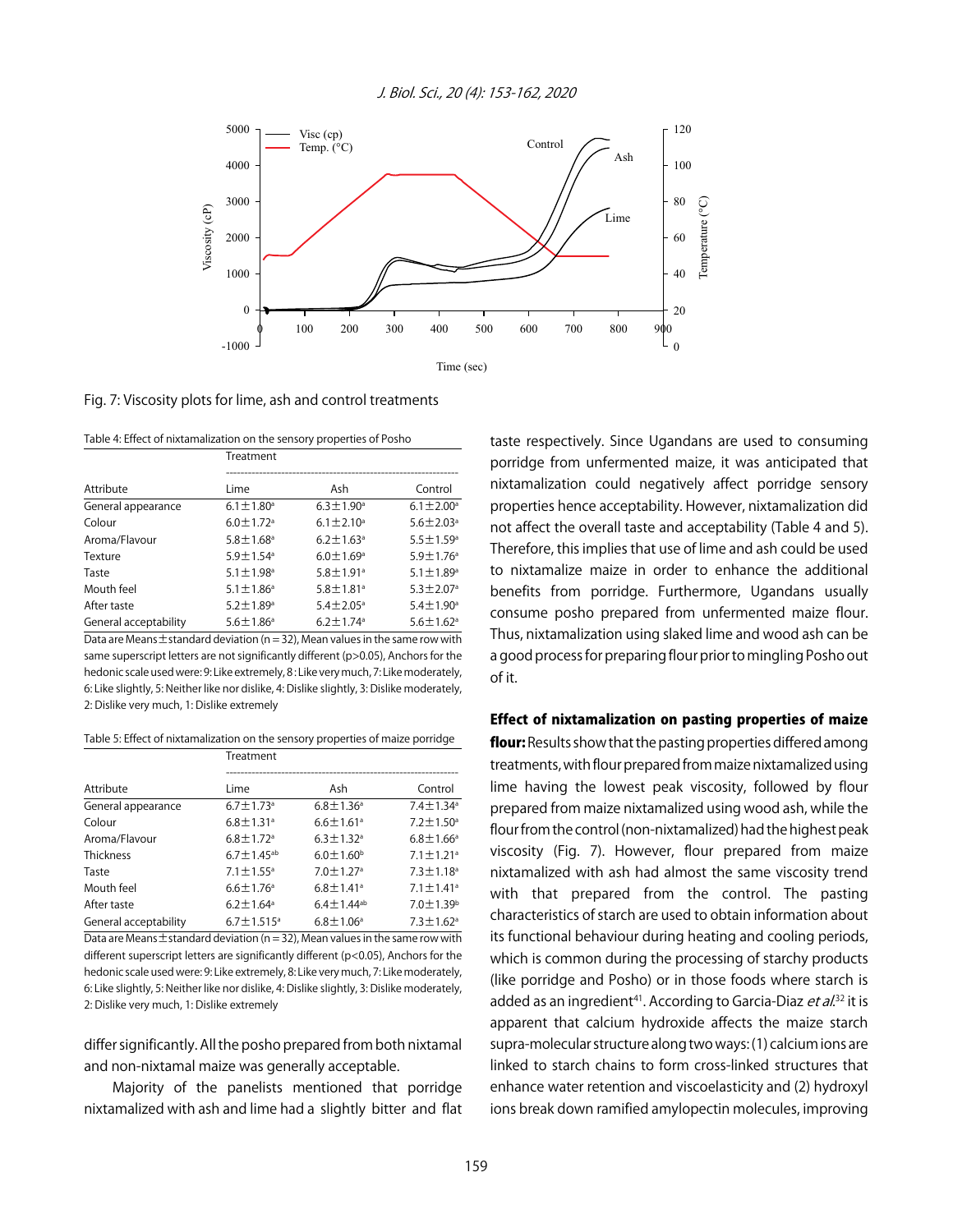both calcium-ion diffusion and viscoelasticity of the treated maize starch gels. The binding of calcium to starch chains and the ionic strength by the remnant calcium and carbonate ions modifies the affinity of the starch gel to water<sup>32,38</sup>. In turn, this effect should be reflected in the water affinity of the nixtamalized starch chains<sup>32</sup>. There is extensive wettability of the starch molecules, which might be attributed to breakage of starch chains<sup>38,42</sup>. Furthermore, according to Fresnellia et al<sup>26</sup> pasting properties were more affected by the moisture content and more influenced by starch type and quantity rather than protein presence of the grains. This could explain the observed pasting properties of maize treated with lime during the current study.

#### **CONCLUSION**

Based on the findings of this study, the nixtamalization process improved maize quality by reducing aflatoxin and fumonisin contamination and increasing niacin (B3) content. Consumers who represented Ugandans during sensory evaluation found both the Posho and porridge forms acceptable under experimental conditions. Since the nixtamal maize had better-pasting properties, this may imply a costeffective strategy for consumers to use the product. Specifically, the fact that ash was equally or even more effective in reducing aflatoxins and fumonisins than slaked lime, is quite important in the practical application of the method.

#### ACKNOWLEDGMENT

This research was part of the Pilot Project titled "Enhancing nutritional benefits and safety of maize to improve the health of Africans" funded by a Grant from The Nestle Foundation for the study of problems of nutrition in the world. We are grateful to all those involved in the analyses of maize samples.

#### SIGNIFICANCE STATEMENT

The results of this study have broad public health implications, as ash is readily available to the poor in Uganda and Africa in general. These findings further indicate that if the practice of nixtamalization is scaled up, then there could be a significant improvement in body immunity and reduction in child malnutrition due to reduced aflatoxins, fumonisins and pellagra.

This study discovered that nixtamalization method using wood ash improves Ugandan maize quality and safety that can be beneficial for improvement of body immunity and reduction in malnutrition due to reduced aflatoxins, fumonisins and pellagra. This study will help the researchers to uncover the critical areas of cost-effective means of enhancing health benefits of Ugandan maize that many researchers were not able to explore. Thus a new theory on use wood ash which is affordable to Ugandans may be arrived at.

#### **REFERENCES**

- 1. Ajambo, R., G. Elepu, B. Bashaasha and P. Okori, 2017. Farmers' preferences for maize attributes in eastern and Western Uganda. Afr. Crop Sci. J., 25: 177-187.
- 2. Daly, J., D. Hamrick and A. Guinn, 2016. Final report on maize value chains in East Africa. Pages: 46.
- 3. MAAIF, 2016. Ministry of agriculture animal industry and fisheries. Agriculture Sector Strategic Plan. Final Draft 2015/16-2019/20, Pages: 70.
- 4. ACF, 2014. Agricultural value chain analysis in Northern Uganda: maize, rice, groundnuts, sunflower and sesame. Pages: 62.
- 5. USAID, 2013. Ensuring escapes from poverty are sustained in Uganda. Report No. 27. Uganda-Case-Study, Pages: 51.
- 6. Kaaya, A.N., H.L. Warren, S. Kyamanywa and W. Kyamuhangire, 2005. The effect of delayed harvest on moisture content, insect damage, moulds and aflatoxin contamination of maize in Mayuge district of Uganda. J. Sci. Food. Agric., 85: 2595-2599.
- 7. PACA, 2017. Country-led Aflatoxin and food safety situation analysis and action planning for Uganda. Final Report, African Union Commission, Pages: 8.
- 8. Kaaya, A.N., W. Kyamuhangire and S. Kyamanywa, 2006. Factors affecting aflatoxin contamination of harvested maize in the three agroecological zones of uganda. J. Applied Sci., 6: 2401-2407.
- 9. Atukwase, A., A.N. Kaaya and C. Muyanja, 2009. Factors associated with fumonisin contamination of maize in Uganda. J. Sci. Food Agric., 89: 2393-2398.
- 10. Kaaya, A.N., A. Atukwase and C. Muyanja, 2012. Potential for fumonisin production by the strains of Gibberella fujikuroi species complex isolated from maize produced in Uganda. J. Biol. Sci., 12: 225-231.
- 11. Carmen, W., 2003. Nixtamalization, a Mesoamerican technology to process maize at small-scale with great potential for improving the nutritional quality of maize based foods. Pages: 10.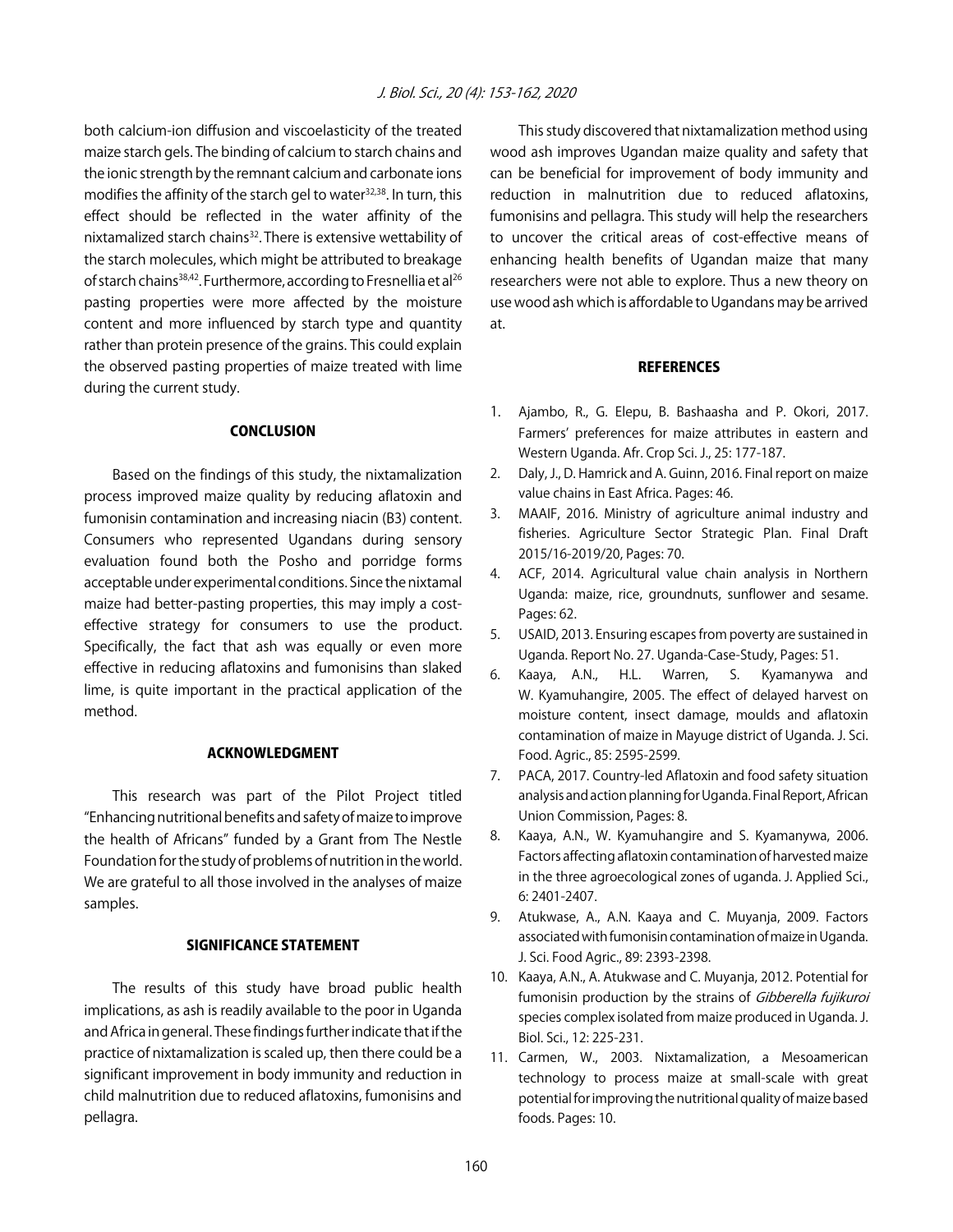- 12. Kaaya, A.N. and W. Kyamuhangire, 2006. The effect of storage time and agroecological zone on mould incidence and aflatoxin contamination of maize from traders in Uganda. Int. J. Food Microbiol., 110: 217-223.
- 13. Palencia, E., O. Torres, W. Hagler, F.I. Meredith, L.D. Williams and R.T. Riley, 2003. Total fumonisins are reduced in tortillas using the traditional nixtamalization method of mayan communities. J. Nutr., 133: 3200-3203.
- 14. Dombrink-Kurtzman, M.A., T.J. Dvorak, M.E. Barron and L.W. Rooney, 2000. Effect of nixtamalization (Alkaline Cooking) on fumonisin-contaminated corn for production of masa and tortillas. J. Agric. Food Chem., 48: 5781-5786.
- 15. De Girolamo, A., V.M.T. Lattanzio, R. Schena, A. Visconti and M. Pascale, 2016. Effect of alkaline cooking of maize on the content of fumonisins B1 and B2 and their hydrolysed forms. Food Chem., 192: 1083-1089.
- 16. FAO, 1992. Maize in human nutrition: Food and Agriculture Organization of the United Nations Rome. Pages 160.
- 17. Salazar, R., G. Arámbula-Villa, G. Luna-Bárcenas, J.D. Figueroa-Cárdenas, E. Azuara, P.A. Vázquez-Landaverde, 2014. Effect of added calcium hydroxide during corn nixtamalization on acrylamide content in tortilla chips. LWT - Food Sci. Technol., 56: 87-92.
- 18. Bressani, R., 1990. Chemistry, technology, and nutritive value of maize tortillas. Food Rev. Int., 6: 225-264.
- 19. Sahai, D., J.P. Mua, I. Surjewan, M.O. Buendia, M. Rowe, D.S. Jackson, 2001. Alkaline processing (Nixtamalization) of white mexican corn hybrids for tortilla production: significance of corn physicochemical characteristics and process conditions. Cereal Chem. J., 78: 116-120.
- 20. Schaarschmidt, S. and C. Fauhl-Hassek, 2019. Mycotoxins during the processes of nixtamalization and Tortilla production. Toxins, Vol. 11. 10.3390/toxins11040227
- 21. Sefa-dedeh, S., B. Cornelius, E. Sakyi-dawson and E.O. Afoakwa, 2004. Effect of nixtamalization on the chemical and functional properties of maize. Food Chem., 86: 317-324.
- 22. AOAC., 2019. Official Methods of Analysis. 21st Ed. United States of America: AOAC International suite 300 2275 Research Blvd Rockville, Maryland 20850-3250, USA.
- 23. Gomez, M., M. Gularte and R. Cristina, 2011. Impact of legume flours on quality and in vitro digestibility of starch and protein from gluten-Ffree cakes. J. Food Bio-Proc. Techn., 5: 3142-3150.
- 24. Nielsen, S.S., 2010. Food Analysis. Springer, U.S. Pages: 602.
- 25. Lawrance, P., 2015. A review of analytical methods for use in food. Gov. Chem. Program. Rep., Pages: 1-9.
- 26. Sagbo, F.S.Y., M.V. Aïssi, W.A. Hounkpatin, C. Houedo, A. Dansi and M.M. Soumanou, 2017. Physicochemical and pasting properties of some local and improved maize varieties cultivated in Benin. Int. J. Bio. Chem. Sci., 11: 1753-1765.
- 27. Mbela, D.E.N., J. Kinabo, A.W. Mwanri and B. Ekesa, 2018. Sensory evaluation of improved and local recipes for children aged 6 to 23 months in Bukoba, Tanzania. Afr. J. Food Sci., 12: 297-308.
- 28. Wichchukit, S. and M. O'Mahony, 2015. The 9-point hedonic scale and hedonic ranking in food science: Some reappraisals and alternatives. J. Sci. Food Agric., 95: 2167-2178.
- 29. Schaarschmidt, S. and C. Fauhl-Hassek, 2019. Mycotoxins during the processes of nixtamalization and Tortilla production. Toxins, Vol. 11. 10.3390/toxins11040227
- 30. Méndez-Montealvo, G., F.J. García-Suárez, O. Paredes-López and L.A. Bello-Pérez, 2008. Effect of nixtamalization on morphological and rheological characteristics of maize starch. J. Cereal Sci., 48: 420-425.
- 31. Mora-Rochin, S., J.A. Gutiérrez-Uribe, S.O. Serna-Saldivar, P. Sánchez-Peña, C. Reyes-Moreno, J. Milán-Carrillo, 2010. Phenolic content and antioxidant activity of tortillas produced from pigmented maize processed by conventional nixtamalization or extrusion cooking. J. Cereal Sci., 52: 502-508.
- 32. Garcia-Diaz, S., C. Hernandez-Jaimes, H.B. Escalona-Buendia, L.A. Bello-Perez, E.J. Vernon-Carter, J. Alvarez-Ramirez, 2016. Effects of  $CaCO<sub>3</sub>$  treatment on the morphology, crystallinity, rheology and hydrolysis of gelatinized maize starch dispersions. Food Chem., 207: 139-147.
- 33. Bressani, R., J.C. Turcios and A.S. De-Ruiz, 2002. Nixtamalization effects on the contents of phytic acid, calcium, iron and zinc in the whole grain, endosperm and germ of maize. Food Sci. Technol. Int., 8: 81-86.
- 34. Ohno, T. and M.S. Erich, 1990. Effect of wood ash application on soil pH and soil test nutrient levels. Agric., Ecosys. Environ., 32: 223-239.
- 35. Udomkun, P., A.N. Wiredu, M. Nagle, J. Muller, B. Vanlauwe and R. Bandyopadhyay, 2017. Innovative technologies to manage aflatoxins in foods and feeds and the profitability of application-A review. Food Control, 76: 127-138.
- 36. De Groot, A.P. and P. Slump, 1969. Effects of severe alkali treatment of proteins on amino acids composition and nutritive value. J. Nut., 98: 45-56.
- 37. Gutiérrez-Dorado, R., A.E. Ayala-Rodríguez, J. Milán-Carrillo, J. López-Cervantes and J.A. Garzón-Tiznado et al., 2008. Technological and nutritional properties of flours and tortillas from nixtamalized and extruded quality protein maize (Zea mays L.). Cereal Chem. J., 85: 808-816.
- 38. Castro, C.M.E., P.I. Torres-Chávez, B. Ramírez-Wong, A.I. Ledezma-Osuna, A. Quintero-Ramos, J. López-Cervantes and M.I. Silvas-García, 2018. Physicochemical and rheological changes of starch in nixtamalization processes: extrusion as an alternative to produce corn flour. In: Extrusion of Metals, Polymers and Food Products, Castro, C.M.E., P.I. Torres-Chávez, B. Ramírez-Wong, A.I. Ledezma-Osuna, A. Quintero-Ramos, J. López-Cervantes and M.I. Silvas-García, InTech, Pages: 144.